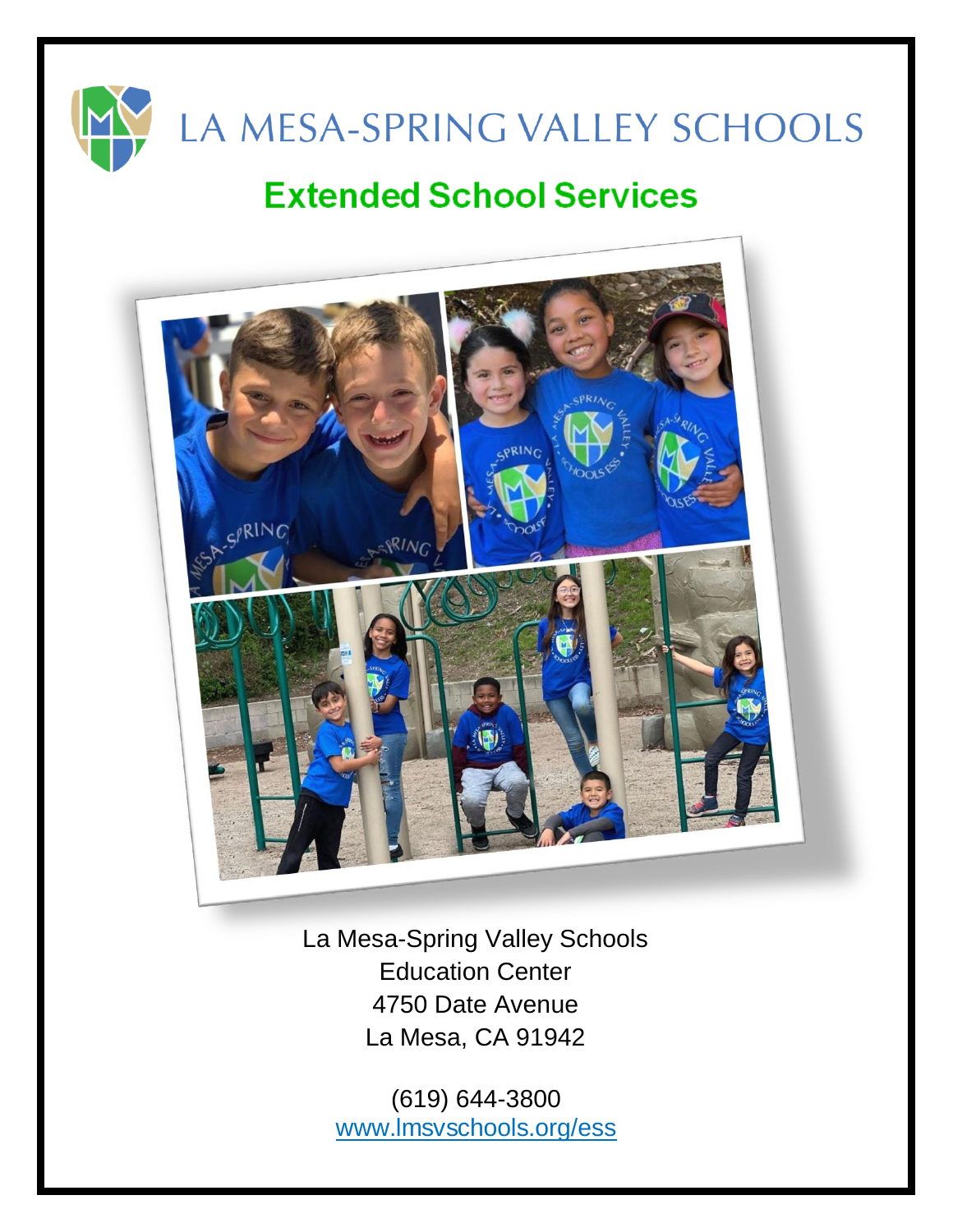## **Table of Contents**

| Students Who are Not Picked Up After School or Are Dropped Off Early 12 |  |
|-------------------------------------------------------------------------|--|
|                                                                         |  |
|                                                                         |  |
|                                                                         |  |
|                                                                         |  |
|                                                                         |  |
|                                                                         |  |
|                                                                         |  |
|                                                                         |  |
|                                                                         |  |
|                                                                         |  |
|                                                                         |  |
|                                                                         |  |
|                                                                         |  |
|                                                                         |  |
|                                                                         |  |
|                                                                         |  |
|                                                                         |  |
|                                                                         |  |
|                                                                         |  |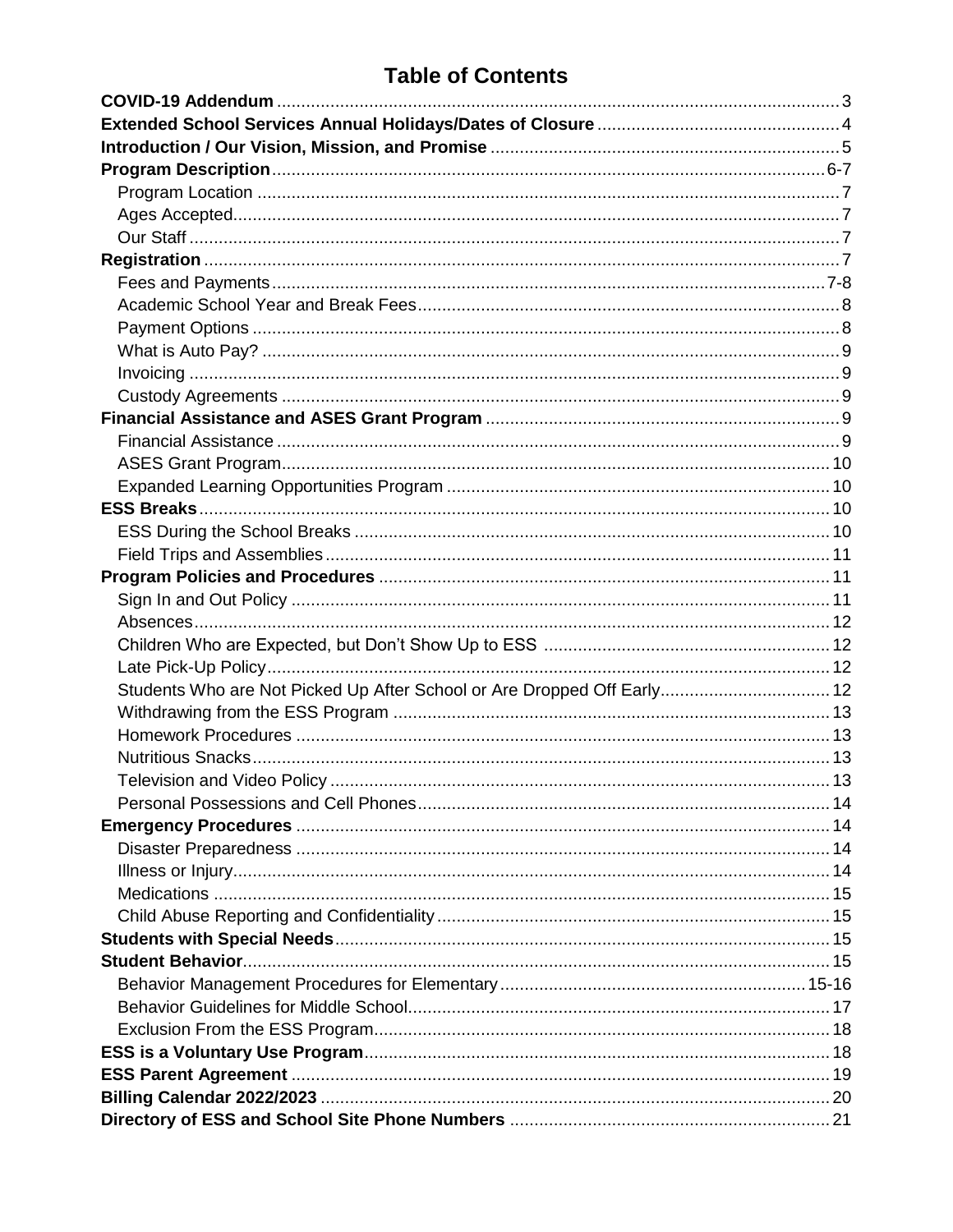# **La Mesa-Spring Valley Schools COVID-19 Addendum for the 2022/2023 School Year (August 2022 – July 2023)**

The COVID-19 pandemic is an unprecedented global crisis. Regular functions of the ESS program (field trips, assemblies, academic competitions, kickball and other extracurricular activities) that ESS would normally participate in throughout the school year could be postponed and/or modified until further notice. The health and safety of the LMSV students, staff and community remain our first priority.

Please know that ESS will continue to provide updates on an ongoing basis as health and safety guidelines are modified by the California Department of Public Health. As we receive new information, we will share it with you. You can review this information on our ESS webpage at [lmsvschools.org/ess/.](https://www.lmsvschools.org/ess/)

We appreciate your patience and understanding as we work through these new procedures together, in service of the health and safety of your children. Thank you for your support and your patience.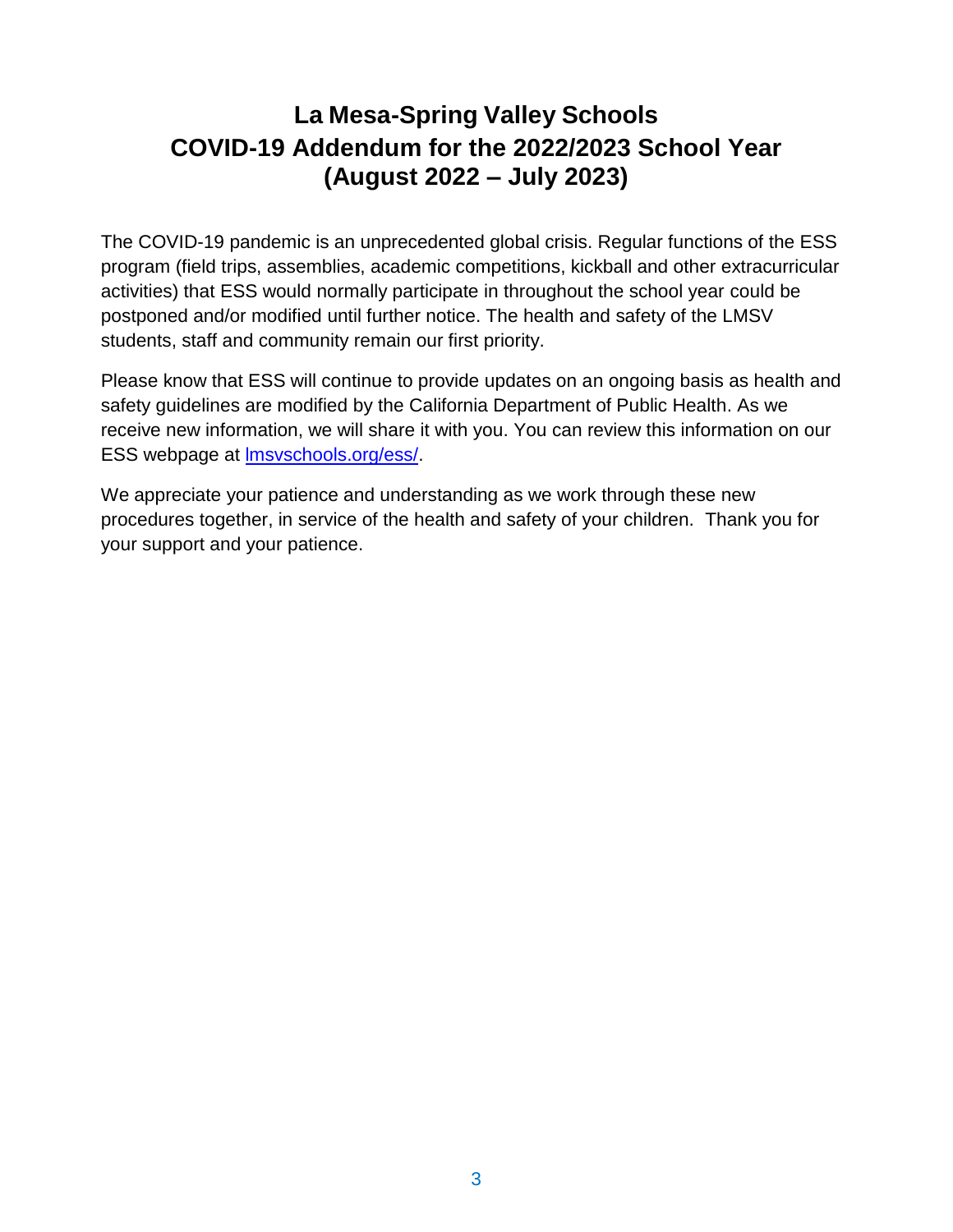### **Extended School Services Annual Holidays/Dates of Closure**

ESS is closed for legal holidays throughout the year. La Mesa–Spring Valley Schools employees receive holidays pursuant to the provision of the California Education Code and the District Board of Education. ESS will be closed on the following days for the 2022-2023 school year:

| <b>Monday, September 5</b>           | Labor Day                      |
|--------------------------------------|--------------------------------|
| Friday, November 11                  | <b>Veterans Day</b>            |
| <b>Monday-Friday, November 21-25</b> | <b>Thanksgiving Break</b>      |
| Thursday-Friday, December 22-23      | <b>Staff Non-Work Day</b>      |
| Monday-Friday, December 26 - 30      | <b>Winter Break</b>            |
| <b>Monday, January 2</b>             | New Year's Day (observed)      |
| <b>Monday, January 16</b>            | Dr. Martin Luther King Jr. Day |
| <b>Monday, February 13</b>           | Lincoln's Day                  |
| <b>Monday, February 20</b>           | President's Day                |
| Friday, April 7                      | Spring Holiday                 |
| Monday, May 29                       | <b>Memorial Day</b>            |
| Monday, June 19                      | Juneteenth Holiday             |
| Tuesday, July 4                      | Independence Day               |

### **ESS is open on all early release days (Modified Tuesdays and Parent Conferences) at no additional cost above the regular weekly PM fee.**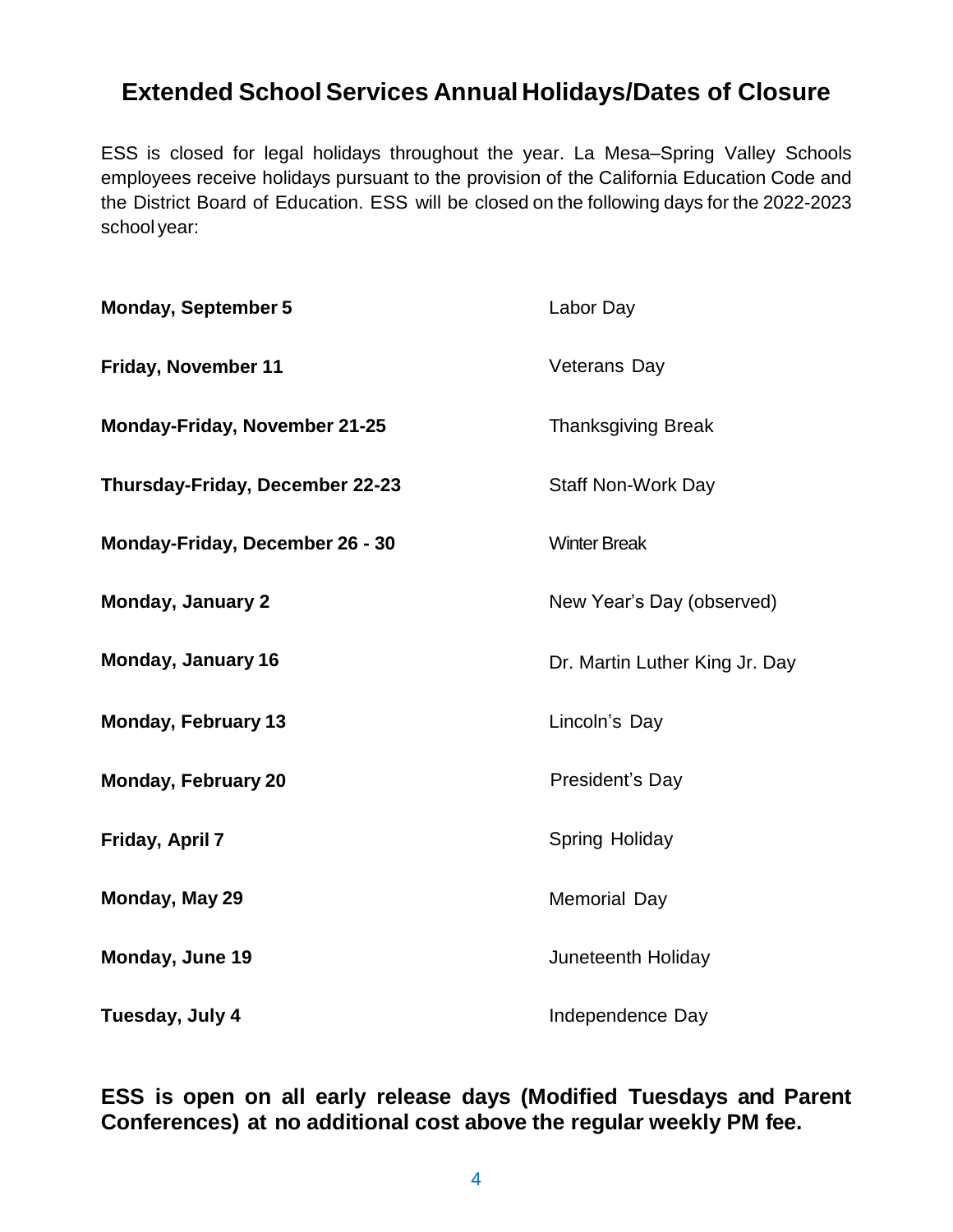## **Introduction / Our Vision, Mission, and Promise**

#### **Introduction**

Welcome to the Extended School Services (ESS) before and after school program. ESS provides a safe, supervised setting for your child with a wide range of creative, recreational, and educational activities that assist in the social, emotional, creative and physical development of your child. ESS is a pre-paid, fee-based and self-supporting program. It is governed and regulated by the La Mesa-Spring Valley Schools, Department of ESS.

#### **Our Vision**

We value and find strength in our diversity. Learning is meaningful and relevant, connected with each child's individual needs, ethics, culture, and experiences, and is linked with the world inside and outside of the classroom. We continually strive to create an equitable program that meets the needs of our LMSV students, families, staff, and community, leading every student to realize their fullest potential while recognizing their uniqueness.

#### **Our Mission**

- To provide the La Mesa-Spring Valley communities with a safe, inclusive, and nurturing expanded learning program for all students.
- To involve all stakeholders (students, parents and staff) in the continuous program development and improvement.
- To provide students with a wide variety of expanded learning opportunities designed to reinforce and complement the academic school day, including: art, sports and recreation, STEM, and performing arts.
- Provide programs that include academic assistance to lead students toward academic achievement.
- Develop caring, responsible and respectful staff through ongoing professional development and education.
- Build positive and trusting relationships within the school community through continuous collaboration and partnerships.

#### **Our Promise**

• To our students and families, we promise to provide a foundation of support so that every student has the opportunity to succeed. We promise to involve families and students in the program culture and management and to check-in with you consistently to ensure we are meeting your family's needs.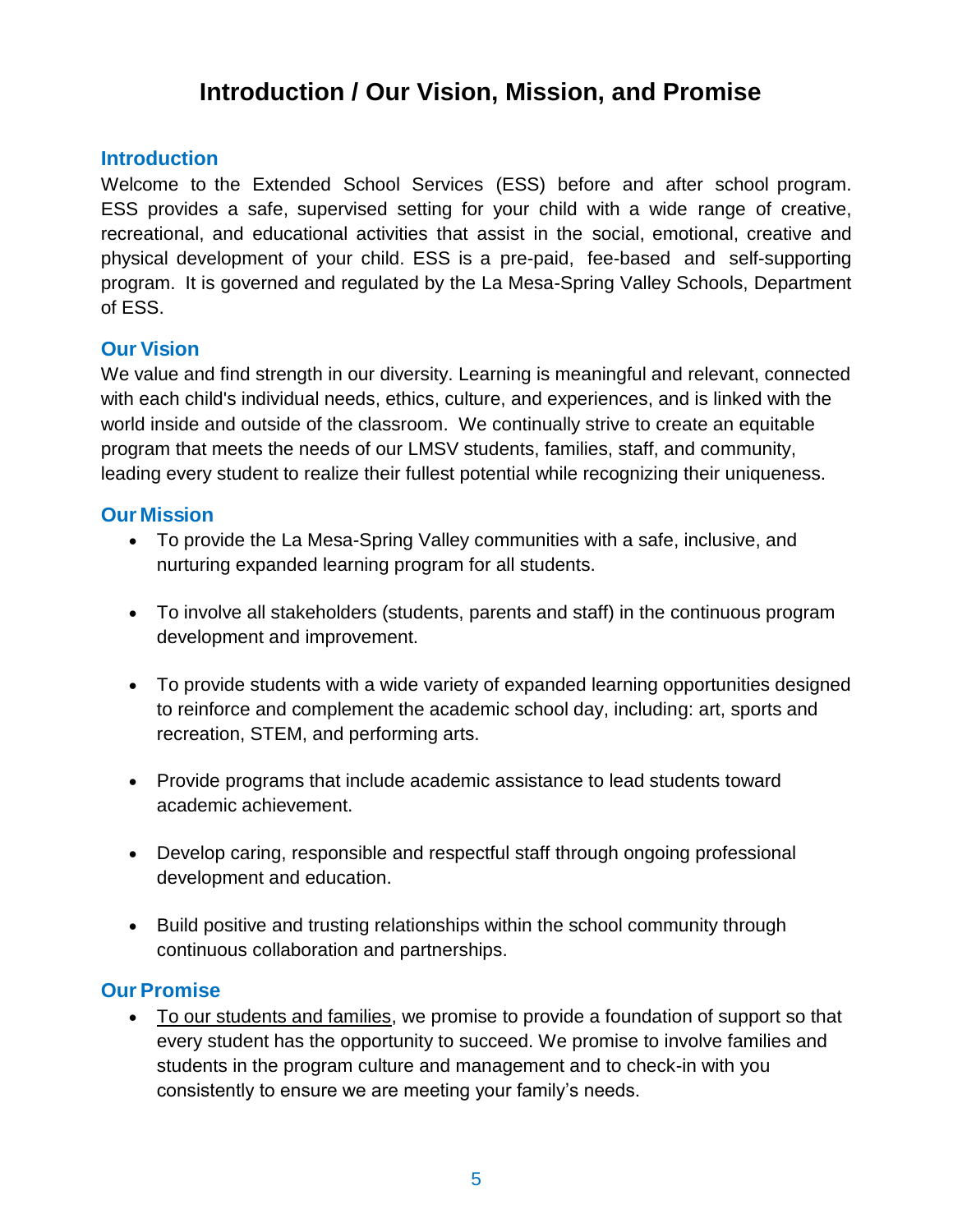- To our staff, we promise to share decision-making as we incorporate a team-based approach to create and maintain a culture that promotes student growth and learning. We will observe, encourage, coach, and give support to all staff members and provide continued professional development.
- To our community partners and collaborators, we promise to make every stakeholder feel valued and to serve in our positions with integrity and character. No child will be left behind because of their family background, race, or socioeconomic status.

# **Program Description**

Our program provides childcare year-round from 6:00 am to 6:00 pm. All sites open at 6:00 am. While there may be someone on site before 6:00 am, we cannot accept children before 6:00 am. We have 21 sites serving over 2,300 students with approximately 200 employees. We have been providing the La Mesa-Spring Valley community with quality childcare for almost 50 years.

Although daily schedules vary slightly from site to site, the following is a typical daily schedule:

- Roll Call and Announcements
- Cardio/Aerobic Activity
- Nutritious Snack
- Homework and Enrichment
- Recess
- Social and Emotional Learning
- Sports and Activity Rotations
- Critical Thinking Skills
- Reading and Board Games

There are also numerous special events that take place throughout the year including field trips, barbeques, carnivals, assemblies, etc.

Also, the ESS Program offers Academic Competitions that take place throughout the school year. Students may have the option to compete in competitions including: Challenge 24 (math game), Spelling Bee, Jeopardy (language arts/social science trivia) and Chess. These competitions are always exciting and provide a stimulating way to enhance academic growth.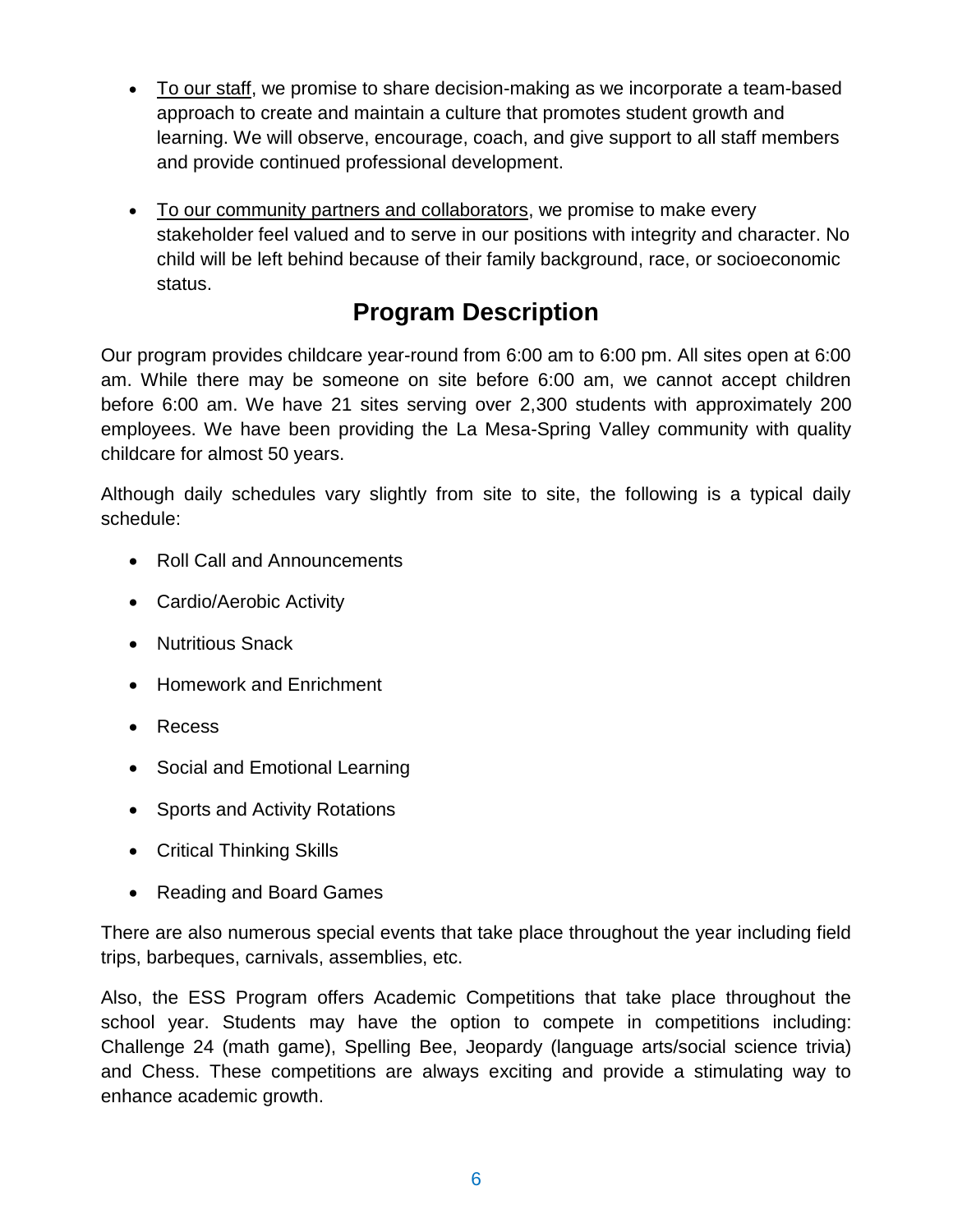ESS offers a financial literacy program for 5th grade students sponsored by Junior Achievement BizTown. ESS staff members introduce students to economics and business. The lessons are followed up by a daylong hands-on experience (field trip) where students apply learned concepts in a lifelike community.

Another way for children to be involved is through our extramural ESSPN Sports League. ESS children in grades 4-8 are able to participate and learn how to play kickball, flag football and basketball, as well participate in weekly Social Worker Lead social-emotional learning lessons. Each child must provide proof of medical insurance to play extramural sports. School insurance applications are available from your School Office Manager/ESS staff.

Parents are invited to attend our Parent Input Forums throughout the year to learn more about the programs that we offer, and to have their questions answered.

#### **ProgramLocation**

In most cases, ESS is based in the school's multipurpose room; however, other rooms on the school site can be used. Check with the particular school your child attends.

#### **Ages Accepted**

The ESS program is open during the school year to students who are enrolled in the La Mesa-Spring Valley Schools, Transitional Kindergarten (TK) through eighth grade. Students from other districts may attend during break time. Students entering TK and/or Kindergarten for the first time in the 22/23 school year may start in the program the week school starts. The first day of school is Wednesday, August 10, 2022.

#### **Our Staff**

The ESS staff has been carefully screened by La Mesa-Spring Valley Schools, and fingerprinted for clearance by the State Department of Justice and the Federal Bureau of Investigation (FBI). Potential employees are hired based on a combination of education and experience that demonstrates a strong understanding and sensitivity to the educational and social needs of school age children. The staff is responsible for creating and implementing ageappropriate activities for the children in their care. Each site has staff members who are CPR and First Aid certified.

### **Registration**

The ESS program uses an online billing and registration system. A registration fee of \$40 for one child and \$60 for two or more children will be due upon registration. This fee is non-refundable and will be automatically processed upon approval of your contract.

To set up an account and register for the ESS program, go to [lmsvschools.ce.eleyo.com.](https://lmsvschools.ce.eleyo.com/) Families must register each academic year and break season. Registrations will be reviewed for approval. Once your registration has been approved you will receive an email confirmation.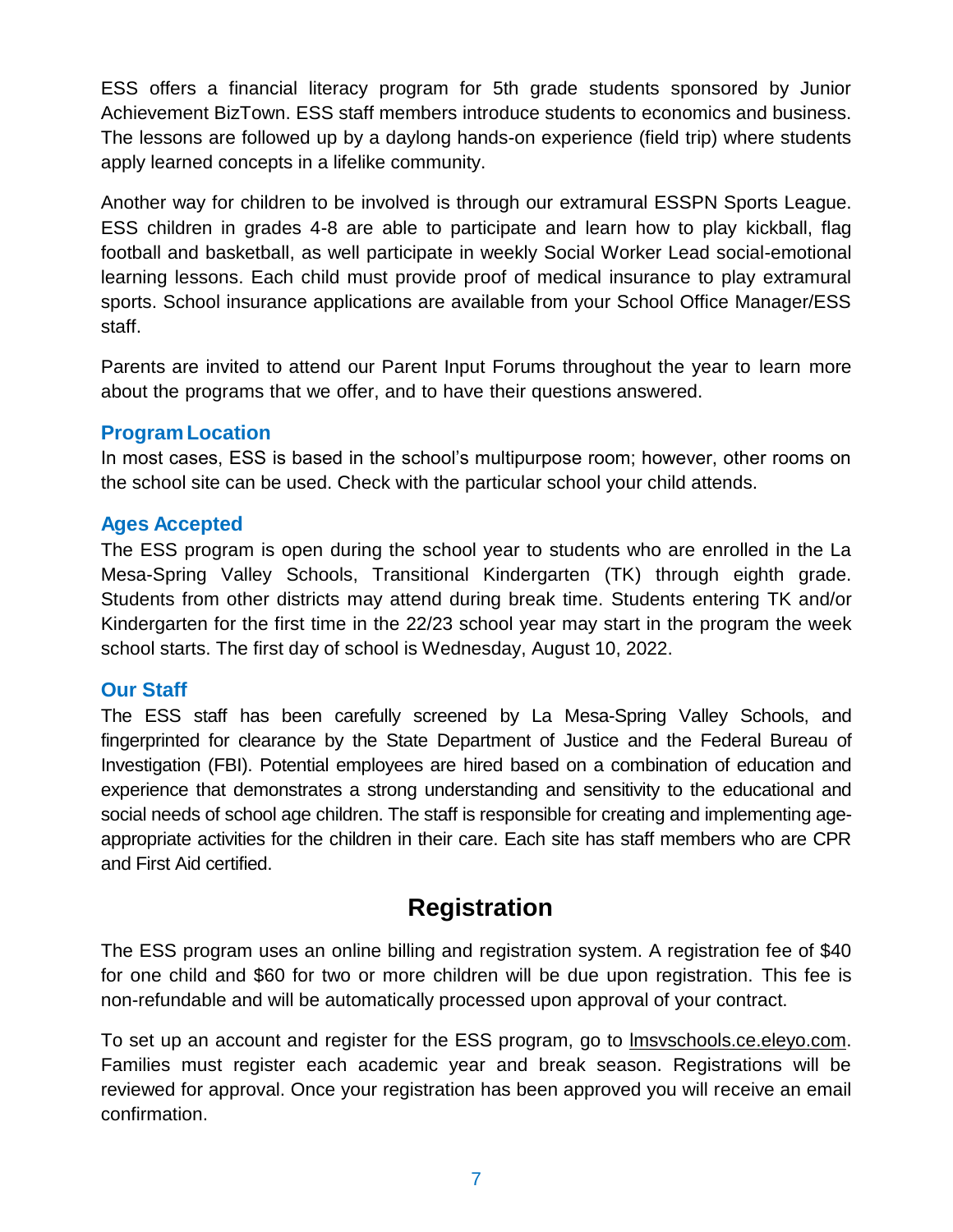#### **Fees and Payments**

Extended School Services is a pre-paid, fee-based and self-supporting program. Fees are used to fund salaries and sustain all aspects of the program including instructional supplies, nutritional snacks, recreational equipment, etc. The fees are a flat, weekly rate regardless of how many hours or days the child attends the program. A two-week notice is required before taking vacation time (two weeks allowed per academic school year), dropping from the program, or making a schedule change; otherwise fees remain on the account. Unpaid balances may be sent to a collection agency. Fees are to be pre-paid every two weeks.

Site Leads and school office staff have been instructed not to accept payments at the site. Payments must be brought to the ESS Department at the District Office. Payment options are listed below.

#### **Academic School Year and Break Fees**

|                                                                                                              | TK through 8: During academic year (AM and PM)\$90.00/week              |  |  |
|--------------------------------------------------------------------------------------------------------------|-------------------------------------------------------------------------|--|--|
|                                                                                                              | TK through 8: For each additional older sibling (AM and PM)\$81.00/week |  |  |
|                                                                                                              | TK through 8: AM only schedule (no sibling discount)\$45.00/week        |  |  |
|                                                                                                              | TK through 8: PM only schedule (no sibling discount)\$66.00/week        |  |  |
| Fall, Spring and Summer Breaks: 6:00 am to 6:00 pm (includes field trips and one t-shirt<br>per school year) |                                                                         |  |  |
|                                                                                                              |                                                                         |  |  |
|                                                                                                              | **TK through 8: For each additional older sibling\$135.00/week          |  |  |

\*\*No AM and PM rates available during the breaks. (Ratesare subject to change)

#### **Payment Options**

- 1. **Online at https://lmsvschools.ce.eleyo.com.** VISA, MasterCard, Discover, American Express, E-Check, or debit cards are accepted.
- 2. **By mail (USPS).** Checks or money orders only.
- 3. **ESS drop box located on the west side of the LMSV District Office.** Checks or money orders only.\*
- 4. **Walk-ins at the District Office or call (619) 644-3800 (Monday-Friday from 8:00 am to 4:30 pm).** Credit cards, E- Checks, debit cards, checks, money orders and cash (exact change) are accepted.\*\* If cash is brought into the ESS District Office, a receipt will be written by ESS staff.

#### **\* Do not mail cash or put cash in the ESS drop box.**

#### **\*\*A 2% convenience fee will be added to electronic transactions made by phone or in person at the District Office.**

Your child may be sent to the school office if he/she comes to ESS and a past due balance is on your account. Families who have left/been dropped from the program with an unpaid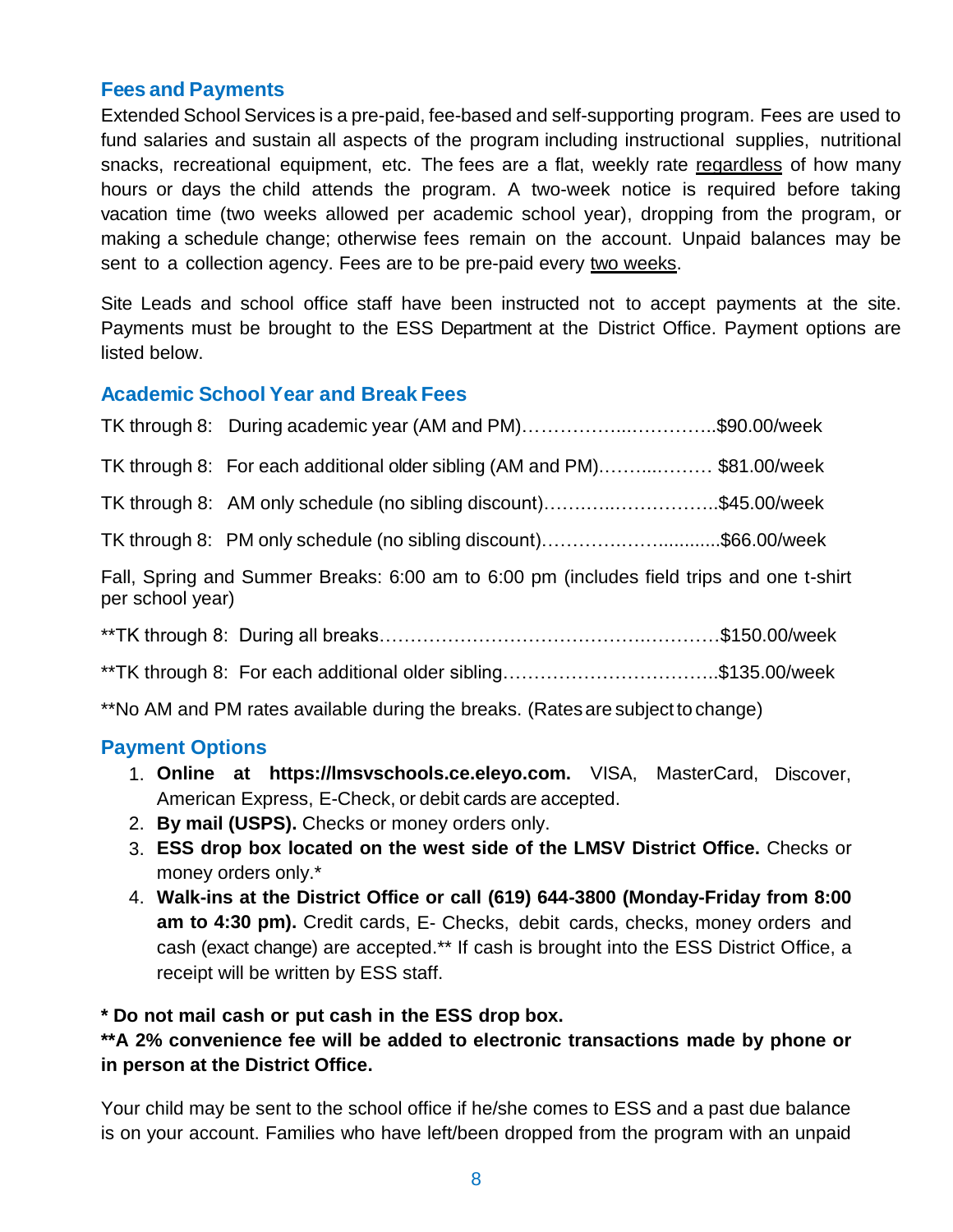balance are referred to an outside licensed collection agency and will have a \$15.00 fee added to their account.

If your check is returned by your bank for any reason, a fee of \$25 will be added to your account. **The returned check, plus fees, must be paid with cash, credit card or money orderimmediately.**

#### **What is Auto Pay?**

**Auto Pay lets you pay your ESS bill without having to remember due dates, write checks, buy stamps, or make special trips to the District Office**. Your payment is automatically charged to your VISA, MasterCard, Discover or American Express on the payment due date. We also accept e-checks. You can terminate your Auto Pay participation at any time.

**How do I sign up for Auto Pay?** It's simple. You can set up auto pay by logging onto your Eleyo profile. Just click on "Setup Auto Payments" to get started.

#### **Invoicing**

Invoices will be emailed to the email address listed on your profile. Invoices are sent every two weeks. If for some reason you do not receive an invoice before the service date, call your ESS Account Technician immediately to let them know. A \$10 late payment fee will be charged each time a payment is received after the due date. Late payment fees must be paid off with the next payment.

#### **Custody Agreements**

The parent/guardian must provide both the school and ESS with any court orders that might affect the check in/check out of an ESS child. As court orders are updated and/or changed, the school and ESS must be given the updated copies.

Parents with dual custody and split payments must both have their account current in order for the child(ren) to receive child care services. One parent's payment is not sufficient for the child(ren) to attend any portion of the day. It is not the responsibility of ESS to settle payment disputes between parents.

### **Financial Assistance and ASES Grant Program**

#### **FinancialAssistance**

Financial assistance is available to those who qualify through San Diego County programs. In order to apply for these programs (YMCA and CDA only) you need to do the following:

Go to the website at [www.childcaresandiego.com](http://www.childcaresandiego.com/) or call (800) 521-0560 and let them know you need financial assistance to send your child to the La Mesa-Spring Valley Extended School Services Program. Tell them you want to be added to the eligibility list for the Alternative Payment Programs. They will ask you some questions to determine if you qualify for financial assistance. If they can help, theywill advise you what to do next.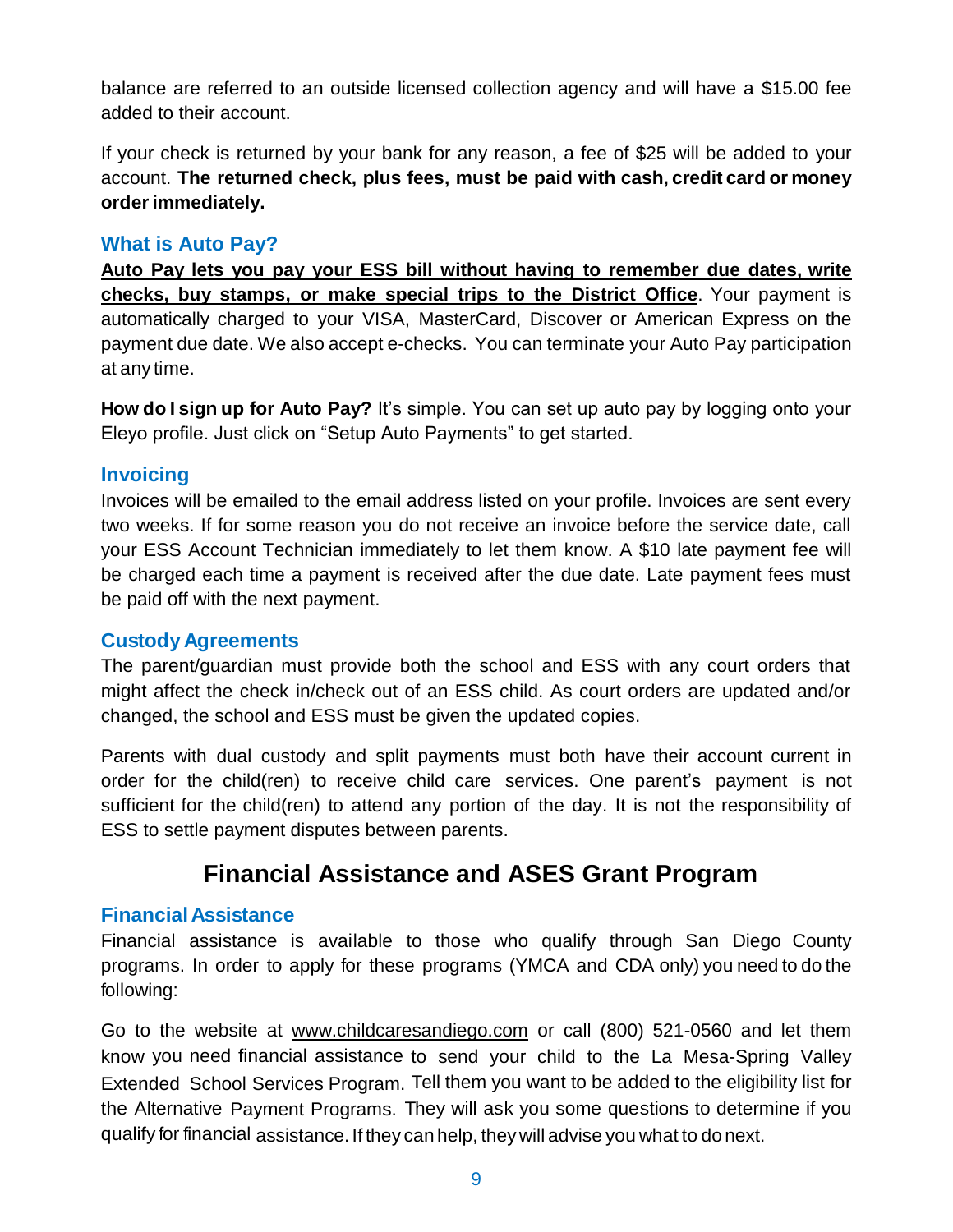You will be assigned to an agency if you become eligible. Since these programs are based on family size and gross monthly income, we are unable to give status information on your application. You will be contacted by phone and/or mail if they can assist you with your childcare.

In order for your file to remain active, you must update your application every six months. This may be done by accessing their web site at [www.childcaresandiego.co](http://www.childcaresandiego.com/)m or by calling 1-800-521-0560.

#### **ESS has no information regarding the status of your application until you are actually approved.**

#### **ASES Grant Program**

Avondale, Bancroft, Casa de Oro, Highlands, Kempton Street Literacy Academy, La Mesa Dale, La Presa Elementary, Rancho, STEAM @ La Presa, and Spring Valley Academy schools are ASES (After School Education and Safety) Grant sites. Please speak to the ESS Site Lead for additional information and to see if you qualify.

#### **Expanded Learning Opportunities-Program**

The Expanded Learning Opportunities Program (ELO-P) provides funding for afterschool and summer school enrichment programs for transitional kindergarten through sixth grade.

"Expanded learning" means before school, after school, summer, or intersession learning programs that focus on developing the academic, social, emotional, and physical needs and interests of pupils through hands-on, engaging learning experiences. It is the intent of the Legislature that expanded learning programs are pupil-centered, results driven, include community partners, and complement, but do not replicate, learning activities in the regular school day and school year.

Families that qualify will be identified through the registration process and will receive notification from the ESS department.

### **ESS Breaks**

#### **ESS During the School Breaks**

**Fall Break** (October 3-14) - ESS is open October 3-14

**Thanksgiving Break** (November 21-25) – ESS is closed.

**Winter Break** (December22-30)-ESS is open January 3-6 (closed Monday, January 2)

**Spring Break** (April 3-14) - ESS is open April 3-14 (closed Friday, April 7)

**Summer Break** - ESS is open (closed Monday, June 18 and Tuesday, July 4)

Break seasons are optional and must be registered for separately. Register for break seasons through your Eleyo account under **"Register a New Contract."** If you try to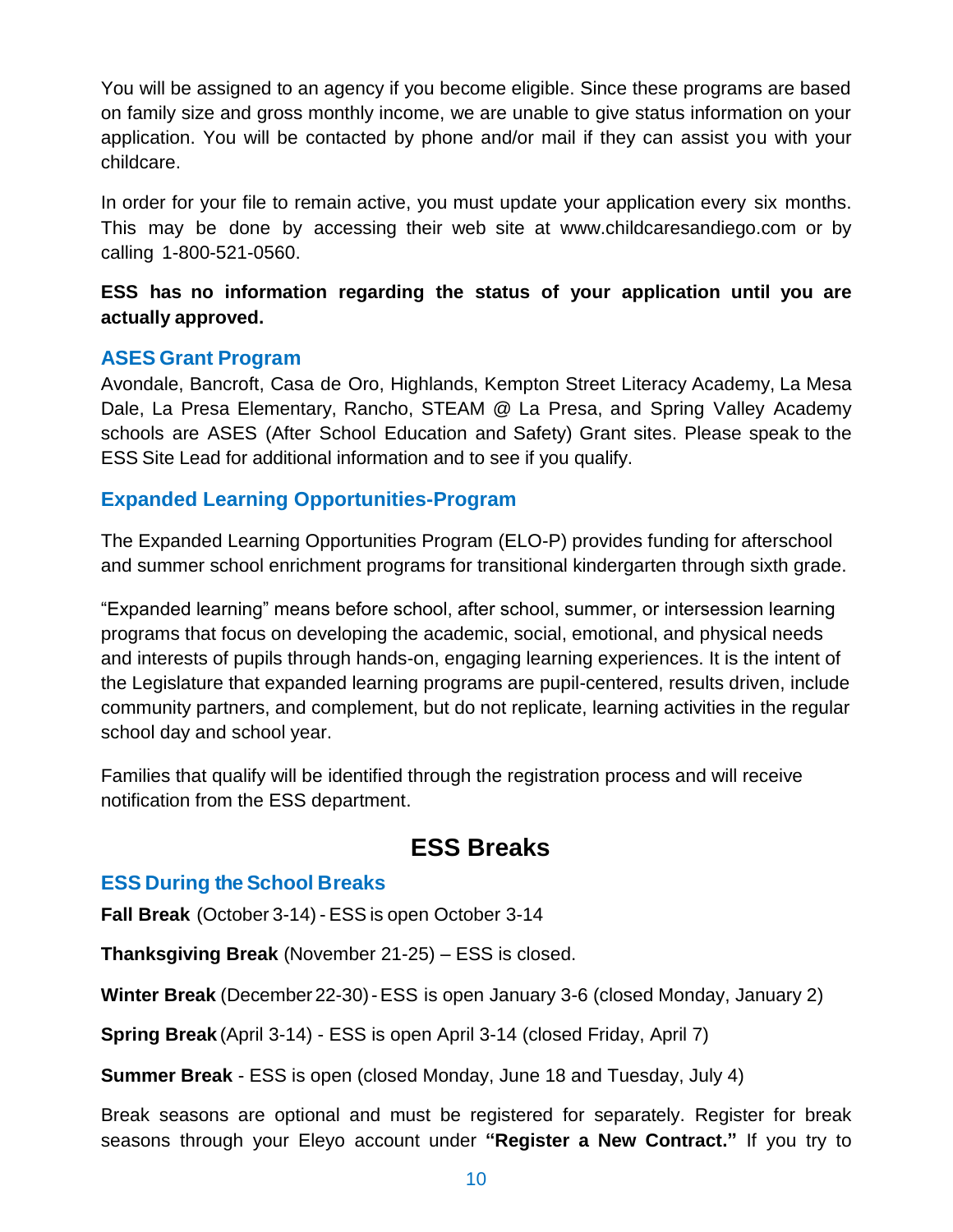reserve a spot and the site is full, your child will be placed on a waiting list until a spot becomes available. If you register after the deadline, you will be charged a \$20.00 late fee, if space is available. You may choose to use any or all of the break seasons. If you elect to sign up for any of the break seasons and then discover that you do not need them after all, you must contact the ESS Billing Department at the District Office and cancel **at least one week before the session starts** to avoid being charged. During breaks, sites will be combined. Your program may not be at your home site.

#### **FieldTrips and Assemblies**

ESS strongly believes that children should have opportunities to visit a variety of places and participate in activities throughout San Diego County, including assemblies held at different ESS sites. The cost is included in the base program fee during break times. Transportation is provided in District buses. Before each trip, children will be instructed on safety procedures. On walking field trips, children will be instructed on additional safety procedures, such as crossing at traffic lights and remaining on the sidewalks. ESS t-shirts must be worn on all field trips. One t-shirt per year is provided at no extra charge. Additional t-shirts may be purchased for \$10.00 each. Field trips may be canceled or changedduetoinclementweather.

Parents will be informed in advance of all field trips. Permission slips for each event are required. Emergency situations are the only time permission by phone is acceptable. On field trip days, care is not provided at the site during the actual time students are on the field trip. Therefore, parents will need to make alternative arrangements for childcare if the child will not be going on the field trip. It is also important to note that a child's behavior in the program and on field trips determines the privilege of attending these special trips.

Emergency forms and the daily roster will accompany the groups on all field trips. The ESS Site Lead will always have an accurate field trip schedule, including the names of students with the parents' contact information.

### **Program Policies and Procedures**

#### **Sign In and Out Policy**

**Parents must sign their children in and out of the program daily.** Children may leave the program only with the persons authorized on the registration profile, or in the case of an emergency, through handwritten notification from the parent/guardian. Expect staff to ask for proper identification until they become familiar with those authorized to pick-up your child. Please update emergency and contact information regularly. Emergency contact information can be managed by signing on to your Eleyo account. Attendance for the after school program will be taken promptly after children are released from school.

**The time on the ESS clock will be the official time that will be used to log late pickups, so please set your watches to that time.** We require that parents walk their children in to the program. Please make sure the staff acknowledges your child's presence before leaving the program site. Students will not be released to any authorized pickup that is perceived to be under the influence of either alcohol or drugs.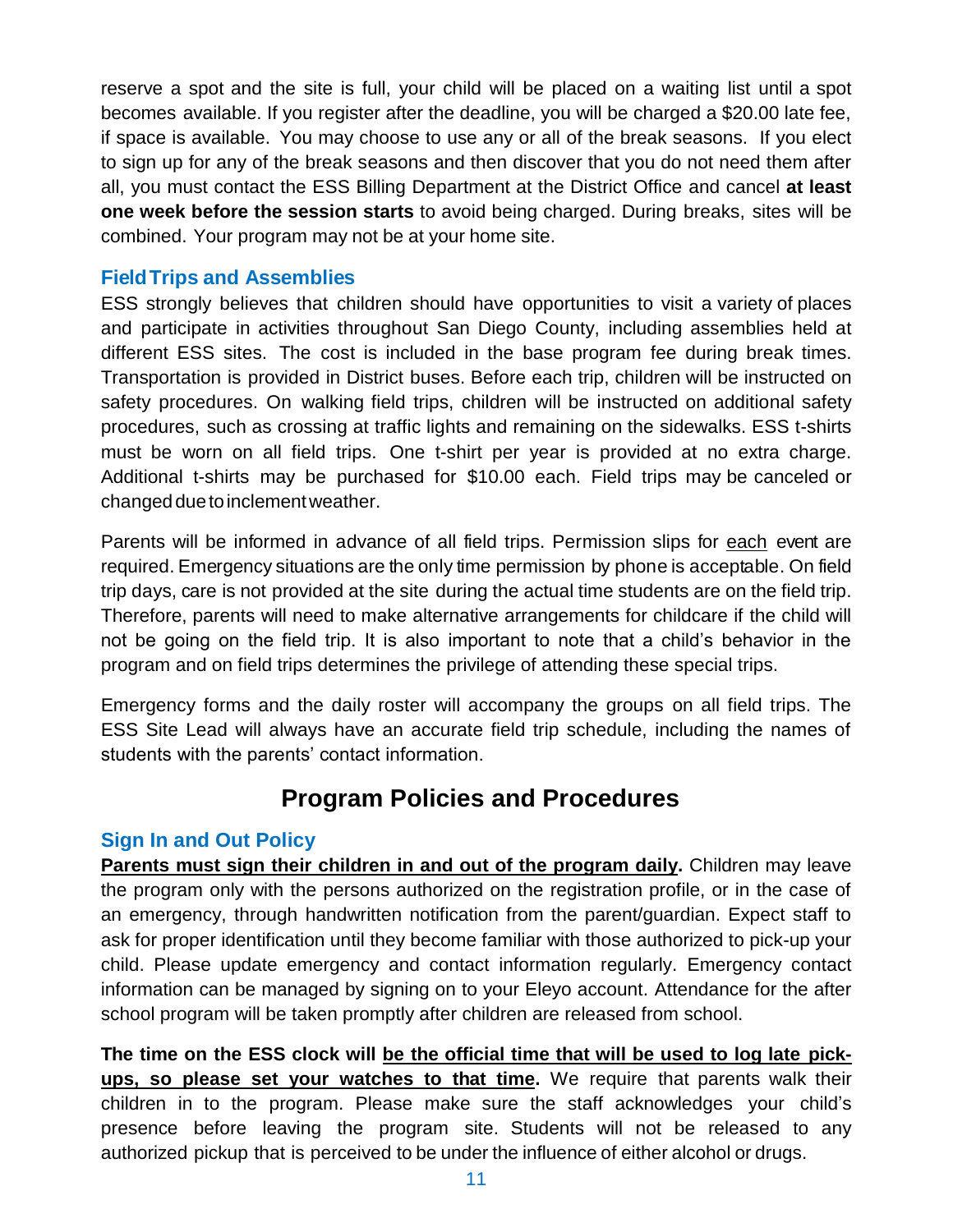#### **Absences**

If you know your child will not be attending our program, please call the ESS Site Lead (see the ESS Directory page 19) to inform staff of your child's absence. If a child is absent without parent notification, we will check school attendance records and then call the home or parent's place of employment for verification purposes. If your child is absent from school for any reason, he/she will not be allowed to attend ESS for that day.

#### **Children Who are Expected, but Don't Show Up to ESS**

A child is considered unaccounted for when staff is unable to determine his/her whereabouts. Every reasonable effort will be made by staff members to search the immediate building and school grounds. If, after a search, the child's whereabouts is still undetermined, a staff member will call the child's home, the parent's place of work, and the emergency contact person(s). If the child is still not located, ESS Supervisors, and/or the ESS Manager will be contacted. The police will be contacted when all other attempts have failed. This procedure will be followed in as brief a time as possible.

#### **Late Pick-Up Policy**

We understand there are situations that may cause you to be delayed; however, we ask that you be conscientious about being on time. If you know that you will be delayed, please contact the ESS staff. (Phone numbers for your school site are listed on page 19). Please arrange for an authorized person to pick up your child prior to closing time.

Children who are not picked up by 6:00 pm by you, or a person authorized by you, will be properly supervised until they are picked up. Within ten minutes after the program closing time, the staff will attempt to contact the parent at home or at work. If the staff is unable to speak with the parent by phone, they will contact the authorized person(s) listed on the registration form. If the authorized person(s) cannot be contacted by phone, the police will be contacted 30 minutes past the program's closing time. Children will never be left unattended.

If you are delayed past 6:00 pm, a late fee will be charged. Late fee schedules are posted at your school site. Fees will be added to your next invoice and will be due with your next regular tuition fee. This late pick-up fee will be used to help pay staff who must remain after their regular working hours to supervise your child.

Four late pick-up occurrences will result in exclusion of your child from the program for one week. You will be dropped from the ESS Program for the remainder of the school year on the eighth late pick-up. A 6:30 pm pick-up time orlateris anautomaticminimum \$25.00fee.

For additional information, please refer to the Late Pick-up Report document that you will be asked to sign with each late pick-up.

#### **Students Who Are Not Picked up After School or Are Dropped off Early**

Families not currently registered in ESS whose children are not picked up after school and are sent to ESS after the school office closes, will be charged the regular ESS weekly fee. Unregistered children who are dropped off early in the morning will also be charged the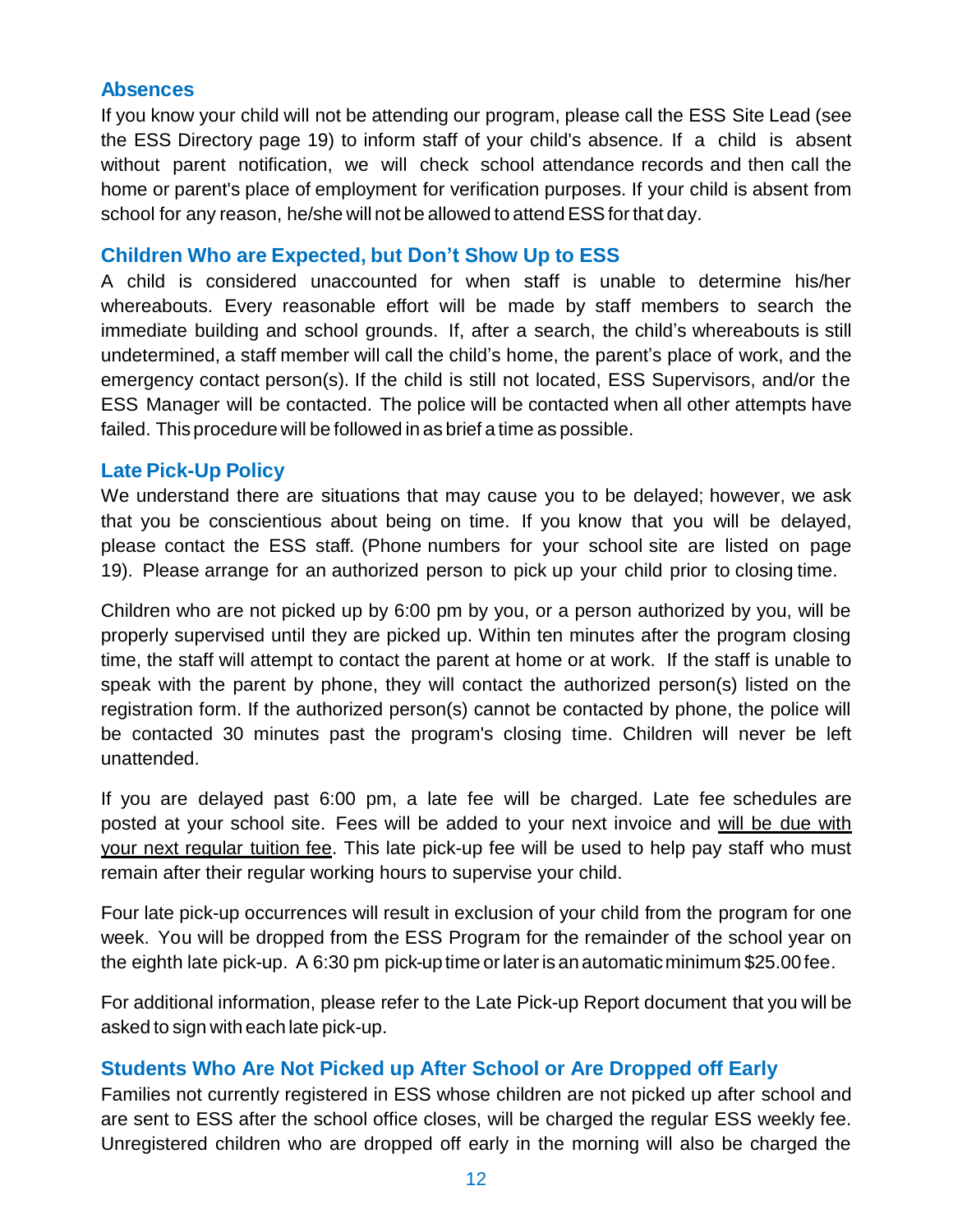regular ESS weekly fee. Nonpayment will result in the account being referred to a licensed collection agency.

#### **Withdrawing from the ESS Program**

A two-week notice is required to voluntarily drop from the ESS Program. You can access this through your Eleyo account or you may notify the ESS Billing Department at the LMSV District Offices. If a two-week notice is not received, a two-week fee will be kept on the account. Non-payment will result inthe account being sent to a collectionagency.

#### **Homework Procedures**

ESS encourages the completion of homework in grades  $1<sup>st</sup>-8<sup>th</sup>$ , but the ultimate responsibility for homework completion lies with the student and his or her parents.

The homework rotation at ESS is 45 minutes in length, 4 days a week, Monday through Thursday for 1st through 8th grade students. Homework rotation in ESS is not a one-onone tutoring service, but rather a quiet space and separate time of day for students to focus on and work toward their homework completion.

When homework rotation begins in ESS, staff will ask students if they have homework and/or to show the staff their homework folder/planner. If a student states that he/she has no homework, he/she will be provided with academic enrichment activities or will have the option to read a book of his/her choice for the duration of the homework rotation. Staff will not go through a student's backpack to look for his/her homework.

While ESS staff may spot-check answers, the responsibility of reviewing and correcting work belongs to the parent/guardian, ESS does not guarantee homework completion.

#### **NutritiousSnacks**

A nutritious snack is provided to each child every day while in the program. This snack is provided by the Child Nutrition Department. During "non-school" full days, we still offer one snack in the pm; therefore, children need to bring nonperishable snacks and lunch for the remaining parts of the day. Peanut disclaimer from our snack providers: **"Some of the snacks provided, are manufactured with products containing peanuts and/or peanut containing ingredients, and while our stringent control practices should ensure that all product residue is removed between runs, it is still remotely possible that a small amount of allergen may still be present."**

#### **Television and Video Policy**

A television is available at all sites. Television viewing is restricted to early mornings and/or after 5:30 pm each evening. During hot and/or rainy weather, this restriction may be waived at the Lead's discretion. On occasion, ESS will show videos. These videos are age-appropriate. PG movies are only viewed by children whose parents have given permission during the registration process for their son/daughter to see PG movies. ESS sites also watch academic enrichment videos that have been approved by the ESS Department.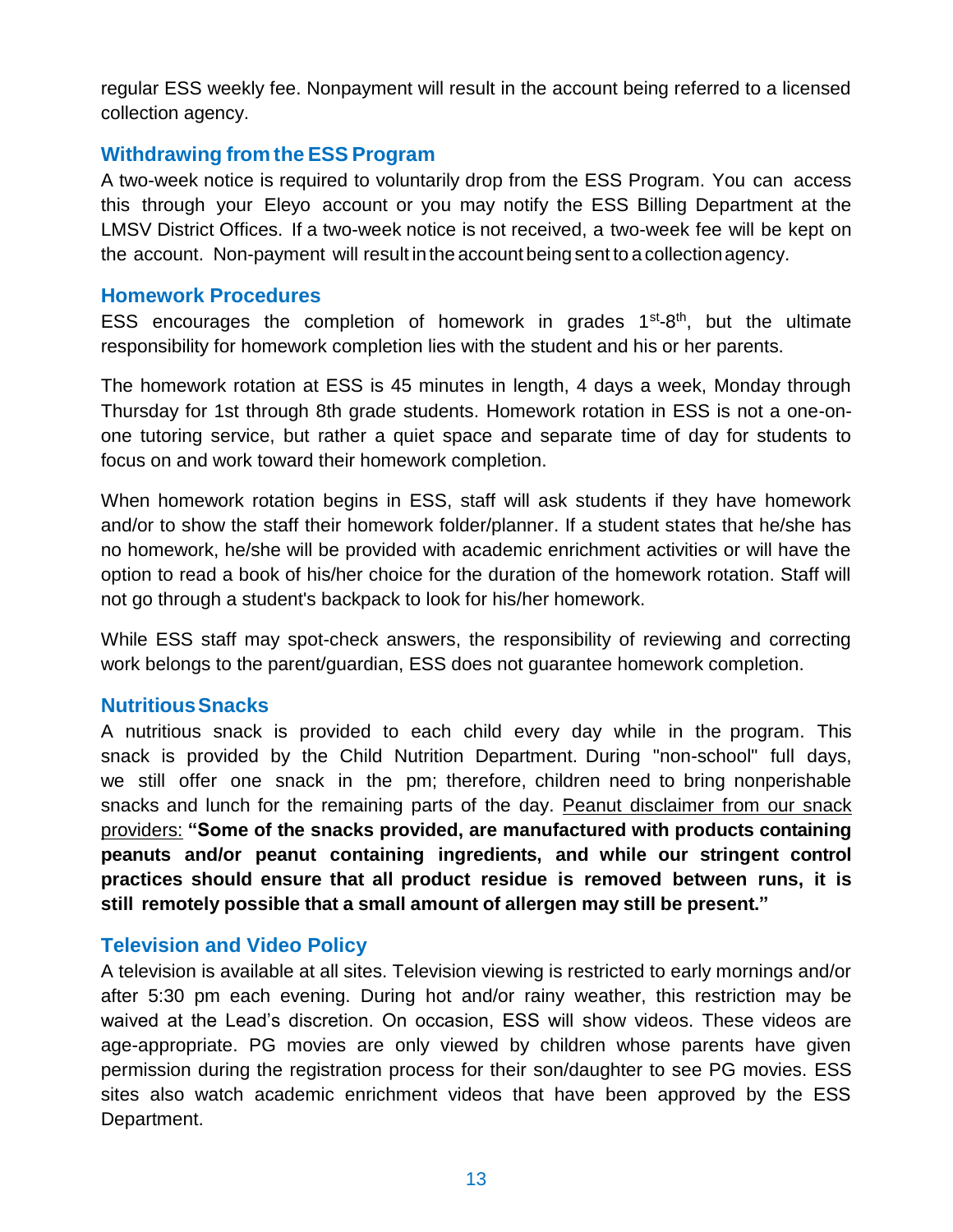#### **Personal Possessions and Cell Phones**

ESS is not responsible for lost or stolen property. Although children are responsible for their own personal belongings, the staff will do everything possible to ensure that items will not be lost or stolen. We suggest parents consider the items they allow children to bring to the program to avoid problems that may arise.

According to Education Code 48901.5, students may not use cell phones during instructional time. This includes instructional time in Extended School Services before and after hours care. This means that students are allowed to have cell phones on campus; however, the cell phones must never be visible or used on school grounds, unless an emergency situation occurs.

Middle School age students may have designated times throughout the school year, especially during breaks, to use electronics for **music and games**. Students must have a signed electronics permission slip on file with ESS. Cell phones can be used during these times for music and games only. Music must be appropriate and students must listen with headphones/ear buds. **No social media, texting, or internet usage**.

If a student violates this rule, the consequences are as follows:

- 1st Violation Phone taken away and returned to the student at the end of the day. (Parents will be notified.)
- 2nd Violation Phone taken away and returned to parent upon pick-up.
- $\bullet$  3<sup>rd</sup> Violation Phone taken away and returned to parent with a meeting scheduled.

### **Emergency Procedures**

#### **Disaster Preparedness**

School emergency procedures are practiced on a regular basis. In case of an emergency, those procedures will be followed. In an extreme situation where the building is determined unsafe, staff will remove children to safety and immediately contact parents or emergency contacts. In case of fire, students will evacuate the building through designated doors to assigned holding areas until the signal is given that the emergency is over. **Secure Campus** procedures are initiated when there is a potential outside threat to the safety of the children and staff. All staff and children remain locked inside a building until local law enforcement directs us otherwise. Please ask the ESS Site Lead for **protocol specific toyour child's schoolsite.**

#### **Illness or Injury**

There are ESS staff at each site that are certified in CPR and First Aid. If a child experiences a minor or non-emergency injury, a staff member will inform parents at pickup time. In case of serious injury or illness, our staff will make every effort to contact a parent or an authorized person. If a parent is unavailable, the designated emergency person will be notified. If all designated emergency persons are unavailable, in severe cases, it may be necessary to contact emergency medical services (911) for the administration of first aid and/or medical treatment that is in the best interest of the child.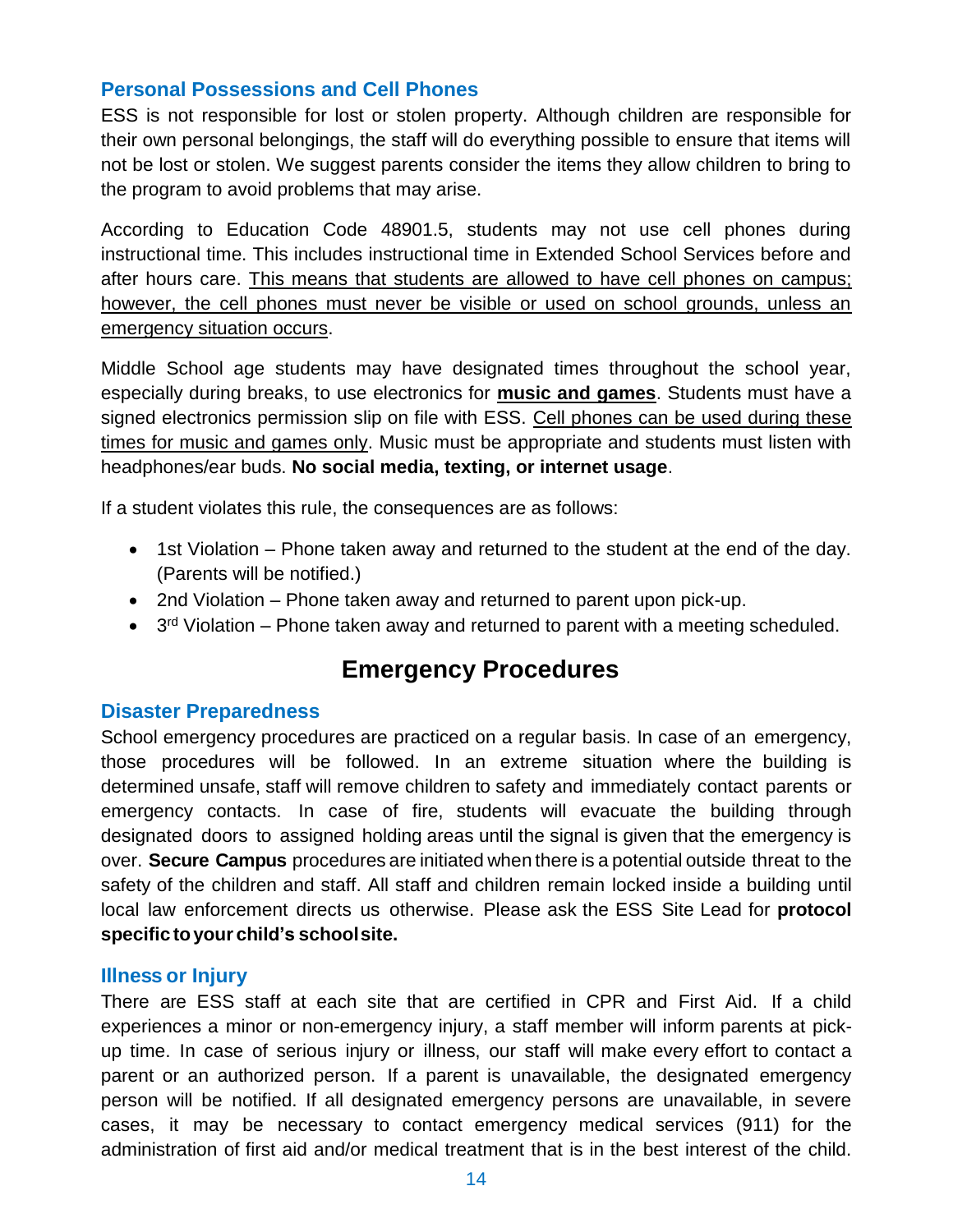The parent is responsible for payment of any emergency medical treatment. If you are interested in obtaining Student Accident Insurance offered through the School District, contact your school office. These procedures will alsobe followed onfield trips.

Children picked up from school due to illness cannot return to ESS that same afternoon. Please remember that children must be fever-free for 24 hours before returning to school or ESS.

#### **Medications**

Medication should be given to children at home whenever possible. All students receiving medication at school or ESS require a Medication Authorization and Plan. Prescription and non-prescription medications are permitted at ESS **only** when a completed Medication Authorization and Plan is on file. If any of the conditions of the authorization change, a new form must be completed and signed by the parent and healthcare provider. These forms may be obtained at the school office from the Health Technician. **During breaks,** when a site is combined with another site, parents must transport the medication to the host site.

#### **Child Abuse Reporting and Confidentiality**

The ESS staff, in compliance with the policies and procedures of the School District, is **required by law** to report known or suspected instances of child abuse to Child Welfare Services. Information shared with the ESS staff by a child or parents remains confidential and will be disclosed only for purposes legally permissible or directly related to the administration of ESS.

### **Students with Special Needs**

ESS provides care for children with special needs as long as their needs can be reasonably accommodated. Before the child attends, there will be a meeting with appropriate staff, which may include the ESS Supervisors, Manager, Administrators, and parents. Discussion at this meeting will center on specifics about the child's needs and any additional information that parents consider important. Additional meetings may be necessary if the child has difficulty accessing the program, or if staff have difficulty with language, behavior, or physical issues.

It is important to understand the ESS program is not part of the child's instructional day. ESS is a child care program offering a service to help meet the needs of working parents. ESS staff will use the above agreed upon strategies to help the child participate in the activities we offer. It may be determined that the ESS setting is not an appropriate placement for the child'schildcareneeds.

### **Student Behavior**

#### **Behavior Management Procedures for Elementary**

The goal of the ESS staff is to provide a safe, fun, and educational environment for all participants. We expect all children to show respect for one another and for adults. ESS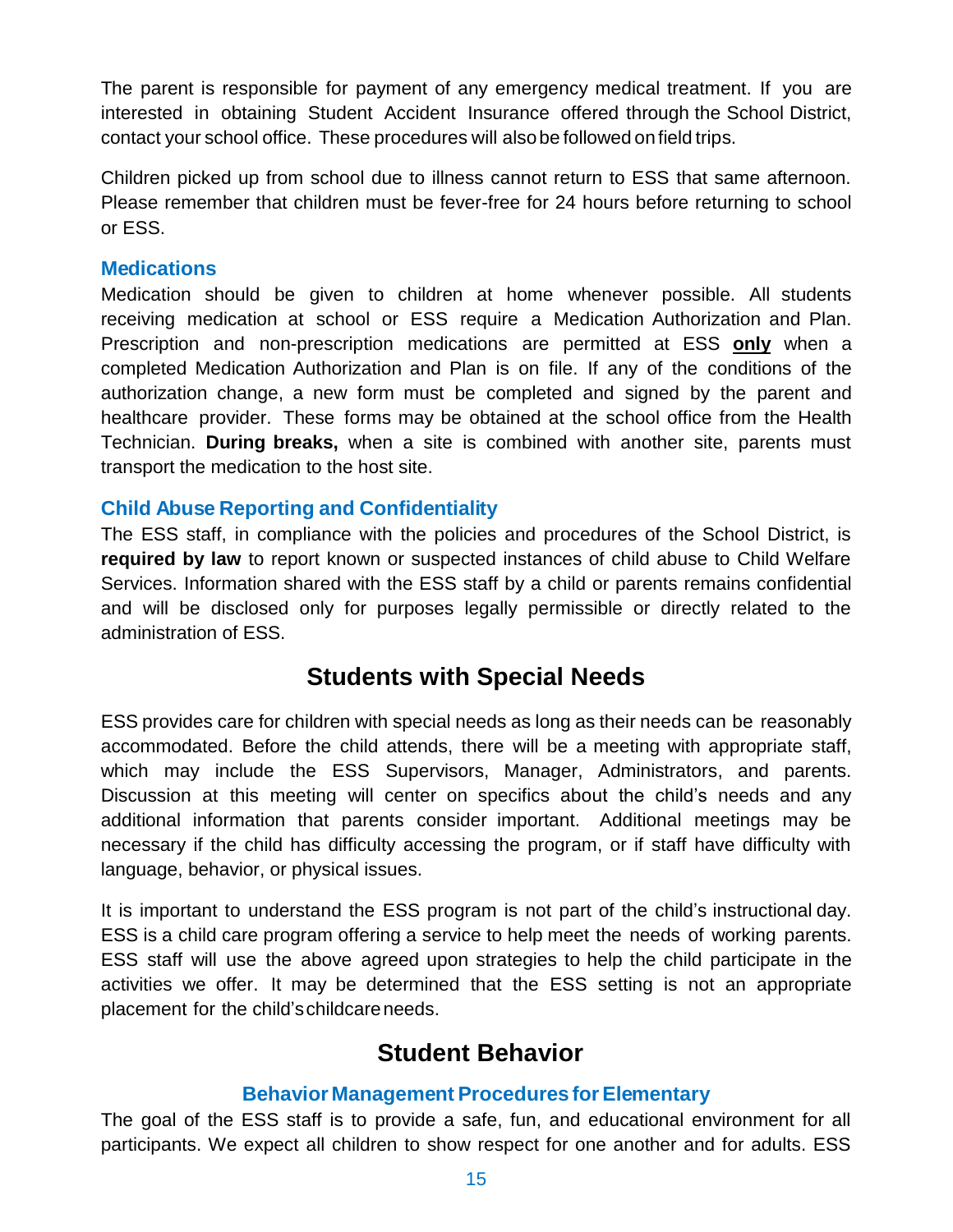has developed a behavior management system in which the main goals are to ensure each child's success in every area that our program has to offer. Our focus is on using positive reinforcement to help shape behaviors. We understand that having a fun and exciting program eliminates most unwanted behaviors. Having a behavior management plan helps our program to be consistent and fair. Please review the purpose and structure of the ESS behavior management systems below and on the following page.

#### **Purpose:**

- To provide a behavior management system that will reflect each child's behavior for the entire day.
- To provide children with opportunities to reflect upon and restore relationships impacted by past behaviors.
- To provide a system that is fair and proactive for children, parents, and staff.

#### **Rights and Responsibilities**

The Extended School Services Program implements program and school expectations in a fair and equitable manner. In order for each student to be safe, successful, and to have fun while at ESS, participants are required to abide by all program expectations and to behave in a responsible manner, which includes self-control and self-discipline.

Having set expectations will allow for every student to know what behaviors they are to exhibit in order to succeed in the ESS program. To guide our students and provide a better understanding of behavior expectations, every program participant will start off each school year by signing the ESS Rights & Responsibilities agreement.

#### **I have the right to a safe environment.**

I have a responsibility to follow safety rules.

#### **I have the right to be loved and respected.**

I have the responsibility to show love and respect to others.

#### **I have the right to be included whatever my ability.**

I have the responsibility to respect others for their differences.

#### **I have a right to be heard.**

I have a responsibility to listen to others.

#### **I have a right to access books, materials and equipment at ESS.**

I have a responsibility to take care of the ESS materials and the property of others.

#### **A Note Home or Behavior Communication**

A note home is a simple and highly effective behavior management strategy for kindergarten and beyond. The ESS team will send "A Note Home" or a "Glow Note" to praise positive student behaviors. These notes are an excellent alternative to the traditional color chart.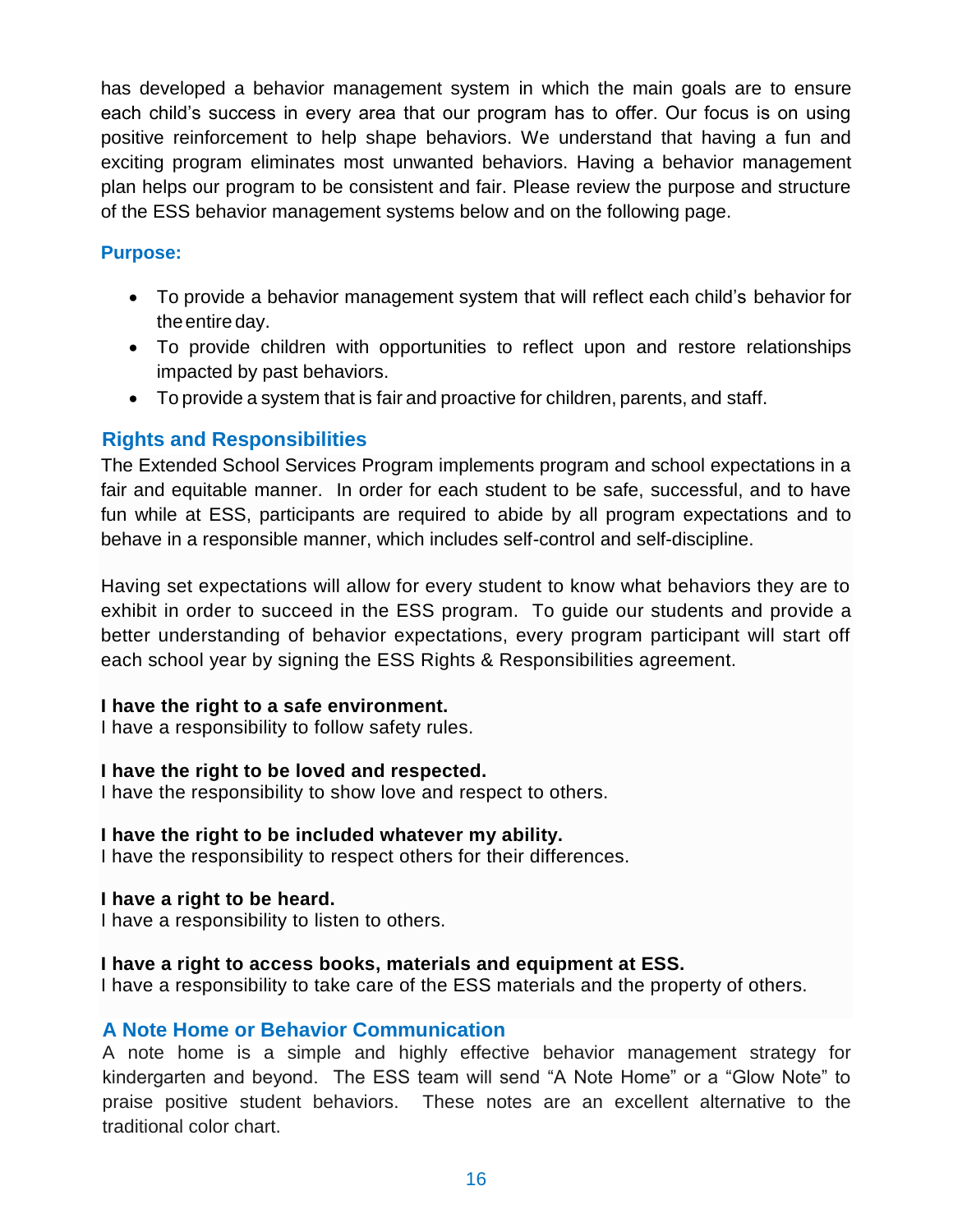Communication between ESS team members and parents plays a vital role in student success. **If a student is exhibiting recurring inappropriate behaviors while at ESS, the ESS team will communicate those behaviors to the student's parent/guardian.**

#### **Think Sheets and Conduct Reflection**

A great tool for having students reflect on inappropriate behavior is a Think Sheet or Conduct Reflection. These sheets are used when a student doesn't meet expectations for appropriate school/ESS behavior and is exhibiting significant inappropriate behaviors. The student will go to an area away from the group, so they can think and reflect on behaviors before returning to the group.

Staff members will not engage in any form of physical or humiliating punishment. Following these initial steps, contact with the parent may be made. If the unacceptable behaviors persist, the child may be put on a temporary participation agreement. This agreement will include a plan involving strategies to be used by the child, staff and parents to help the child be successful. Exclusion from the ESS program follows if the agreement is not effective.

**\*\* Note: Major behavior infractions may lead to immediate participation agreement and/or exclusion from the program. Determination will be made by the Site Lead and appropriate District Staff.**

#### **Behavior Guidelines for Middle School**

Similar to elementary schools, the goal at our middle schools is to offer a program that engages the students and minimizes behavior concerns. To guide our middle school students and provide a better understanding of behavior expectations, every program participant will start off each school year by signing the ESS Code of Ethics (middle school & academies).

| <b>Code of Ethics</b><br>RESPECT: | Respect yourself, others, and all staff.                                             |  |  |
|-----------------------------------|--------------------------------------------------------------------------------------|--|--|
| PERSONAL SPACE:                   | Observe your own, and respect other people's personal<br>space and property.         |  |  |
| <b>APPROPRIATE LANGUAGE:</b>      | Practice using appropriate language and respectful<br>tones when speaking to others. |  |  |
| SAFETY:                           | Follow and observe all safety regulations from ESS and<br>the school at all times.   |  |  |
| <b>STUDENT RESPONSIBILITY:</b>    | Understand and follow daily<br>ESS and<br>school<br>expectations. Be responsible.    |  |  |

While all programs offer positive incentives for good behavior, the following are a series of consequences in the event students are unable to manage themselves:

1. Verbal Warning – In most instances, each student will be given a verbal warning/suggestion to correct a behavior.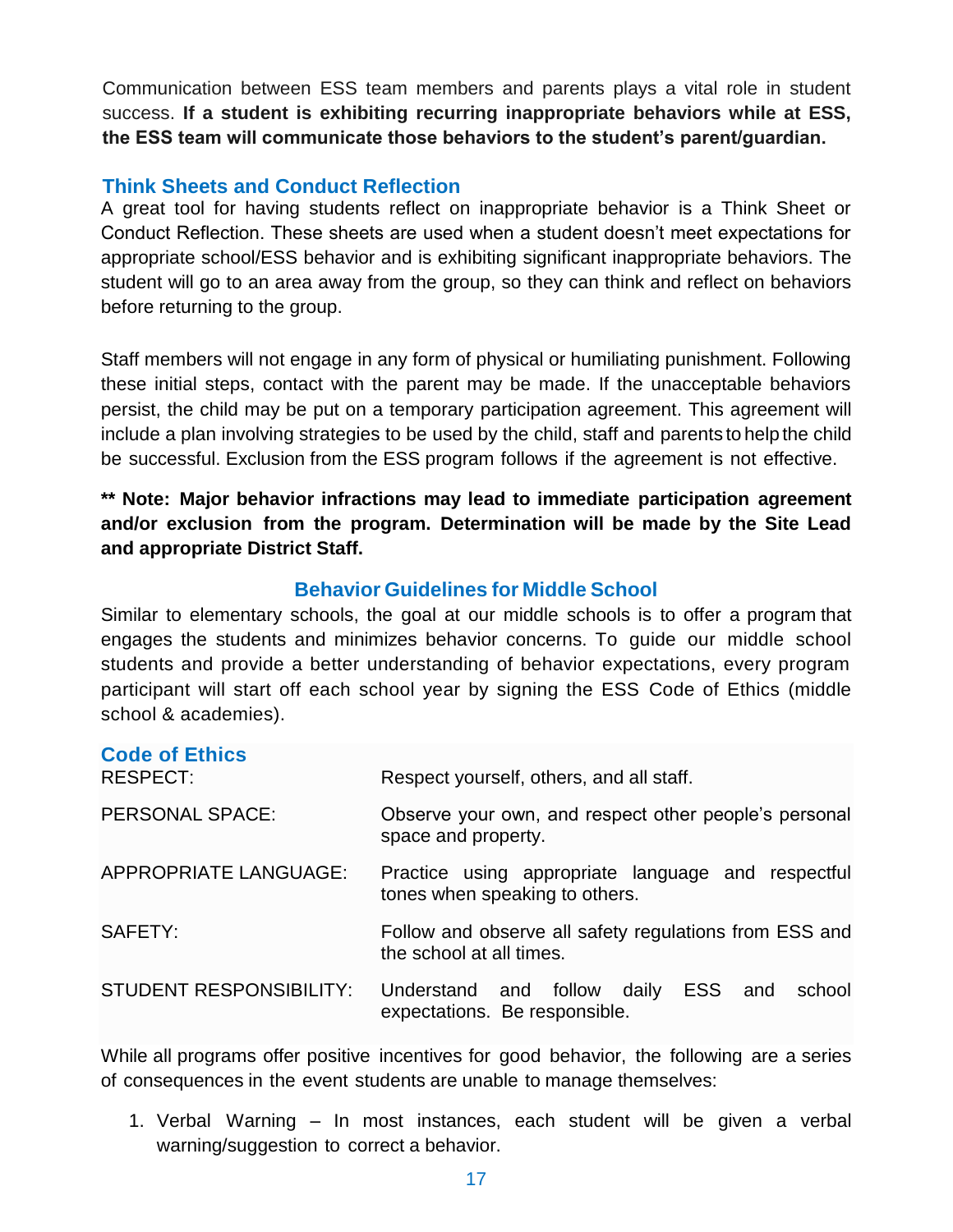- 2. Conduct Reflection This is an opportunity for the child to reflect upon behavior and write down his/her planfor success.
- 3. Parent Communication A discussion between the Site Lead, parent, and child to ensure a team effort is being made to allow for the child's success.
- 4. Participation Agreement The implementation of a plan developed by staff, parent, and child that has a defined period of time. The child is to meet the expectations of the contract.
- 5. Exclusion from the Program This is a set period of time the child is not to attend the ESS Program.

**La Mesa-Spring Valley Schools policies regarding alcohol, tobacco, and any form of weapons or drugs will be adhered to completely. Conduct that disrupts the operation of our** programs, interferes with the rights of others, endangers the safety of any person, or damages property will not be tolerated. These disciplinary measures have been established to ensure each child's right to a safe, fun and educational environment.

#### **Exclusion from the ESS Program**

If your child is excluded for one or more days, or if the ESS Lead requests that you pick your child up early because of inappropriate behavior, fees will not be prorated.

If your child is excluded for an entire week, (Monday—Friday) your weekly fees will be credited to your account. If your child is suspended from school or unable to remain in his/her classroom due to illness or behavior, he/she may not attend ESS that day.

## **ESS is a Voluntary Use Program**

ESS is a voluntary use program and therefore reserves the right to exclude parents temporarily or permanently for the following reasons:

- Verbal threats, physical aggression, bullying, inappropriate language, or uncooperative attitude toward staff or other parents.
- Continuous late pick-up of child.
- Continuouslate payment or nonpayment of tuition or late fees.
- Inabilityto support the ESS Behavior Management Procedures.
- Failure to follow sign-in/out procedures

**It is important to understand the ESS program is not part of the child's instructional day. ESS is a child care program offering a service to help meet the needs of working parents. The contents of this handbook and/or ESS policies and procedures may be changed at any time to continue to meet the safety and needs of your child orthe needsof theESSProgram.**

 $\_$  . The contribution of the contribution of the contribution of the contribution of the contribution of  $\mathcal{L}_\text{max}$ 

The La Mesa-Spring Valley Schools is committed to equal opportunity for all individuals in education. The District prohibits discrimination, harassment, intimidation or bullying based on actual or perceived race, color, ancestry, national origin, nationality, ethnic group identification, ethnicity, age, religion, marital or parental status, disability, sex, sexual orientation, gender, gender identity, gender expression or association with a person or group with one or more of these actual or perceived characteristics. *Complaints alleging unlawful discrimination may be filed using the District's Uniform Complaint Procedures. (BP0410BP1312.3)*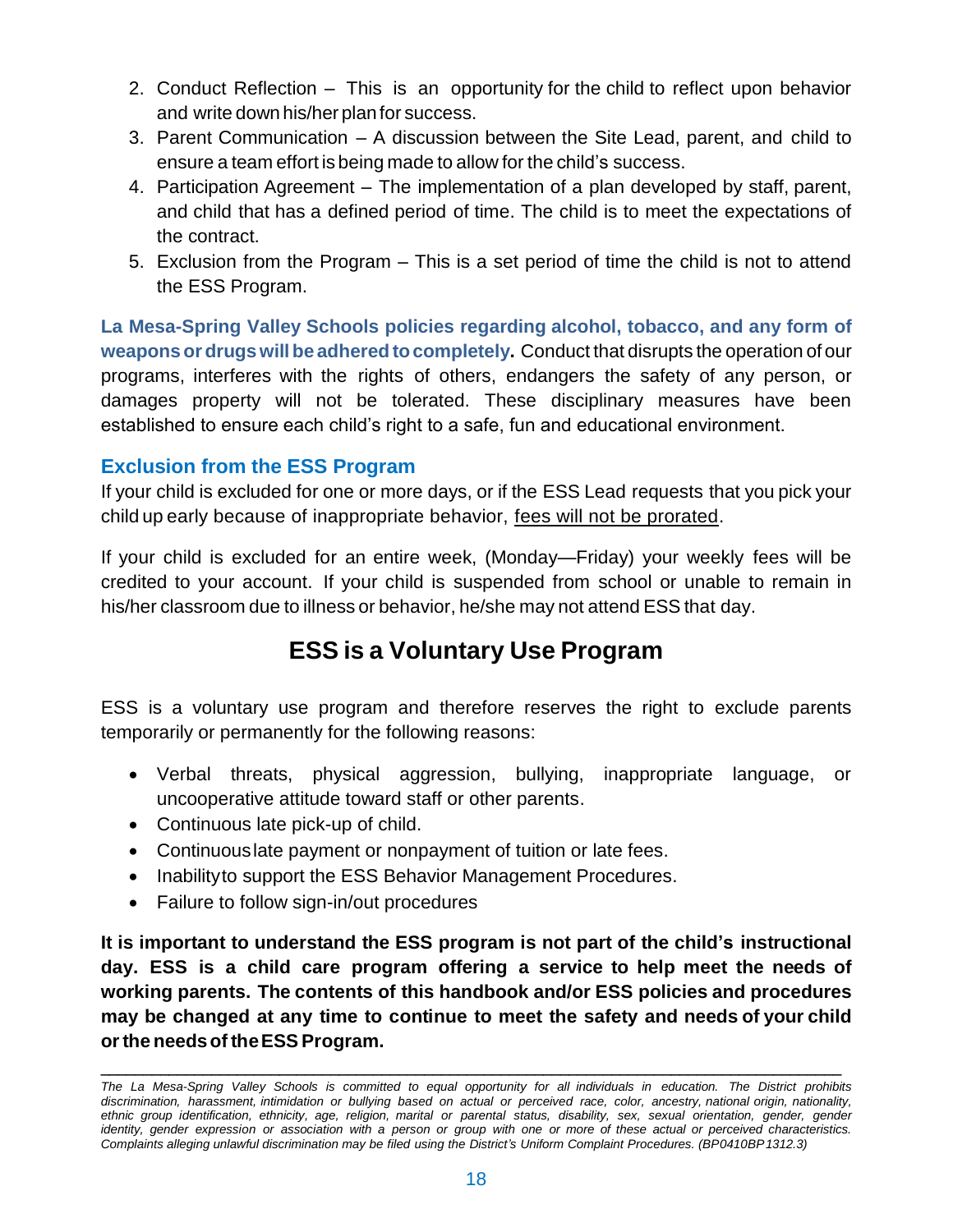### **ESS Parent Agreement**

#### **Please be advised that by enrolling in the ESS Program, you are confirming that you have read, understand and agree to the following policies:**

-There is an annual Registration Fee of \$40 for one child and \$60 for two or more children. This non-refundable fee will be automatically processed upon approval of your contract.

-Fees are a flat, weekly rate regardless of how many hours or days the child attends the program, and is billed on a bi-weekly basis. Payment due dates are every other Monday, and must be pre-paid one week in advance. Fees are non-refundable. Rates are subject to change. ESS reserves the right to deny service upon non-payment.

-All electronic payments made over the phone or in person with an ESS Account Technician will have a 2% convenience fee assessed. This fee will NOT be assessed when paying online via your Eleyo account or if you select to set up Auto Pay.

-Payments may NOT be left at the site or given to the ESS site staff. Only the District Office may accept payments. Break seasons are optional and must be signed up for separately. No student will be accepted at ESS until the registration process has been completed and payment is received by the due date.

-You will be charged a \$10.00 late fee if your payment is not received by the invoice due date. Late fees must be paid with the next payment. Continuous nonpayment of fees is a cause for termination from the ESS Program. If your account is not fully paid by the close of business on the Friday before the first day of the service week(s), your child may not be admitted to ESS. Existing charges will be left on the account. If your child comes to ESS and the account has not been paid, he or she may be escorted to the office and you will be contacted to come pick him/her up.

-You must provide a two-week notice (to the ESS Billing Department at the LMSV District Office) prior to any of the following: changing schedules, vacation request (up to two weeks non-participation per year is permitted at no charge), withdrawing from the program. If a two-week notice is not provided, you will be charged corresponding fees according to your selected schedule. Schedule changes must be for a MINIMUM of two weeks.

-Picking up your child ANY time after 6:00 pm (according to the ESS clock) is considered a late pick-up, and a charge will be assessed to your account.

-Unpaid balances may be sent to a collection agency. If your account is sent to collections, a \$15.00 fee will be added to your account. You must clear the account with the collection agency and ESS before re-entering the program.

-Checks/E-checks returned by your bank for any reason (i.e. non-sufficient funds, account closed, etc.) must be replaced immediately with cash, credit card, or money order. A \$25.00 fee will be charged to the account.

I understand there are additional policies within the Parent Handbook and have read and agree to abide by these regulations.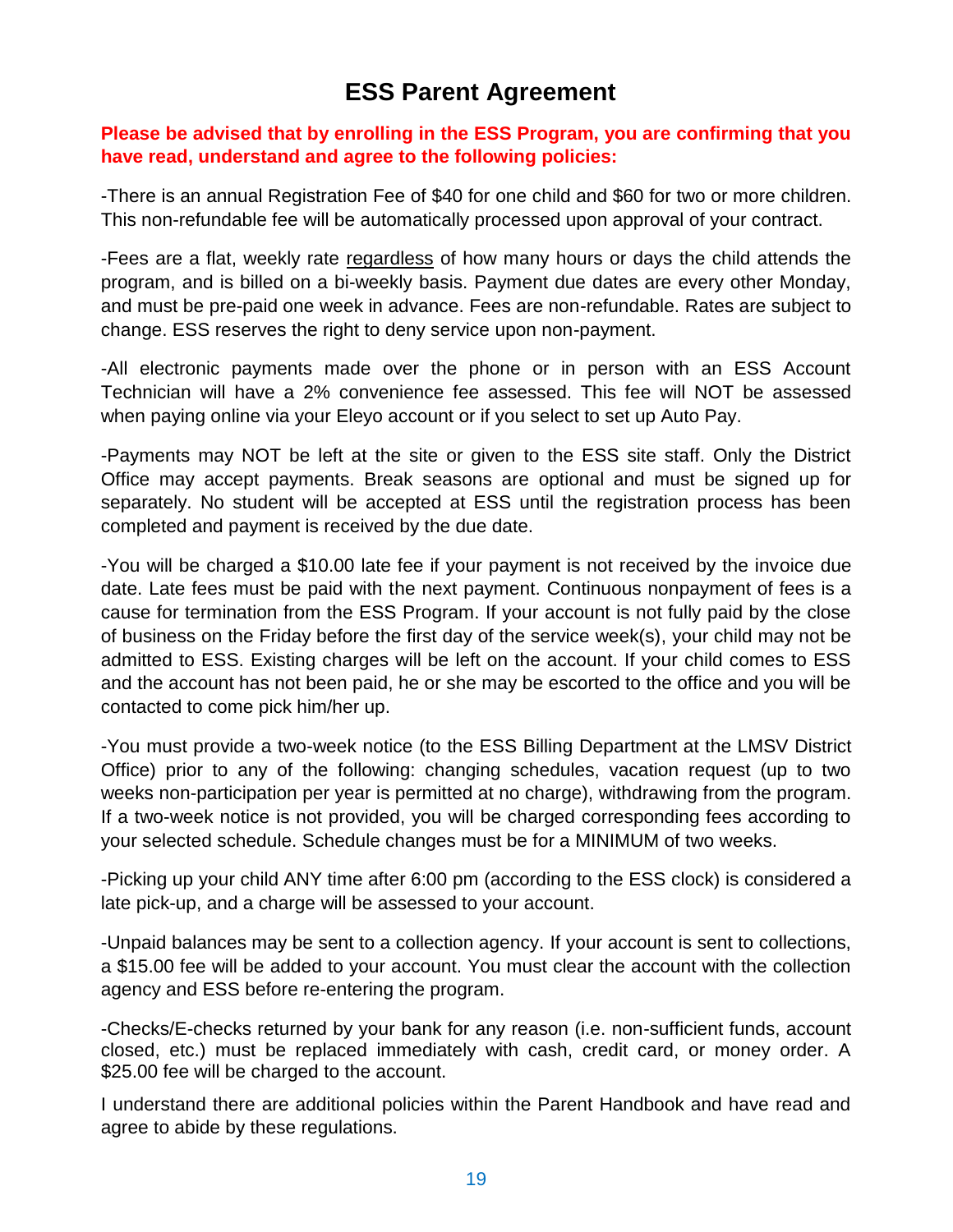# **ESS Billing Calendar**

| <b>Dates of Service</b>                                                                        | <b>Payment</b><br><b>Due Date</b> |
|------------------------------------------------------------------------------------------------|-----------------------------------|
| Aug 8 - Aug 12 (1 Week) (AM only and PM only rates are not available 8/8-8/9)                  | July 25                           |
| Aug 15 - Aug 26                                                                                | Aug 8                             |
| Aug 29 - Sept 9 (ESS Closed 9/5)                                                               | Aug 22                            |
| Sept 12 - Sept 23                                                                              | Sept 5 (Holiday)**                |
| Sept 26 - Sept 30 (1 Week)                                                                     | Sept 19                           |
| <b>*Fall Break Oct 3-7 (Week 1)</b> (No AM only or PM only rates available)                    | Sept 19                           |
| <b>*Fall Break Oct 10-14 (Week 2)</b> (No AM only or PM only rates available)                  | Oct <sub>3</sub>                  |
| Oct 17 - Oct 21 (1 Week)                                                                       | Oct <sub>3</sub>                  |
| Oct 24 - Nov 4                                                                                 | Oct 17                            |
| Nov 7 - Nov 18 (ESS Closed 11/11)                                                              | Oct 31                            |
| *Thanksgiving Break Nov 21-25 (ESS Closed All Week)                                            | none                              |
| Nov 28 - Dec 2 (1 Week)                                                                        | Nov 14                            |
| Dec 5 - Dec 16                                                                                 | Nov 28                            |
| Dec 19 - Dec 23 (1 Week) (ESS Closed 12/22 & 12/23)                                            | Dec 12                            |
| *Winter Break Dec 26-30 (Week 1) (ESS Closed All Week)                                         | none                              |
| *Winter Break Jan 2 - Jan 6 (Week 2) (ESS Closed 1/2)                                          | Dec 26 (Holiday)**                |
| (No AM only or PM only rates available)<br>Jan 9 - Jan 13                                      | Dec 26 (Holiday)**                |
| Jan 16 - Jan 27 (ESS Closed 1/16)                                                              | Jan 9                             |
| Jan 30 - Feb 10                                                                                | <b>Jan 23</b>                     |
| Feb 13 - Feb 24 (ESS Closed 2/13 & 2/20)                                                       | Feb 6                             |
| Feb 27 - Mar 10                                                                                | Feb 20 (Holiday)**                |
| Mar 13 - Mar 24                                                                                | Mar <sub>6</sub>                  |
| Mar 27 - Mar 31 (1 Week)                                                                       | Mar 20                            |
| *Spring Break Apr 3-Apr 7 (Week 1) (ESS Closed 4/7)<br>(No AM only or PM only rates available) | Mar 20                            |
| *Spring Break Apr 10-Apr 14 (Week 2) (No AM only or PM only rates available)                   | Apr <sub>3</sub>                  |
| Apr 17 - Apr 21 (1 Week)                                                                       | Apr <sub>3</sub>                  |
| Apr 24 - May 5                                                                                 | Apr 17                            |
| May 8 - May 19                                                                                 | May 1                             |
| May 22 - June 2 (ESS Closed 5/29)                                                              | <b>May 15</b>                     |
| June 5 - June 16                                                                               | May 29 (Holiday)**                |